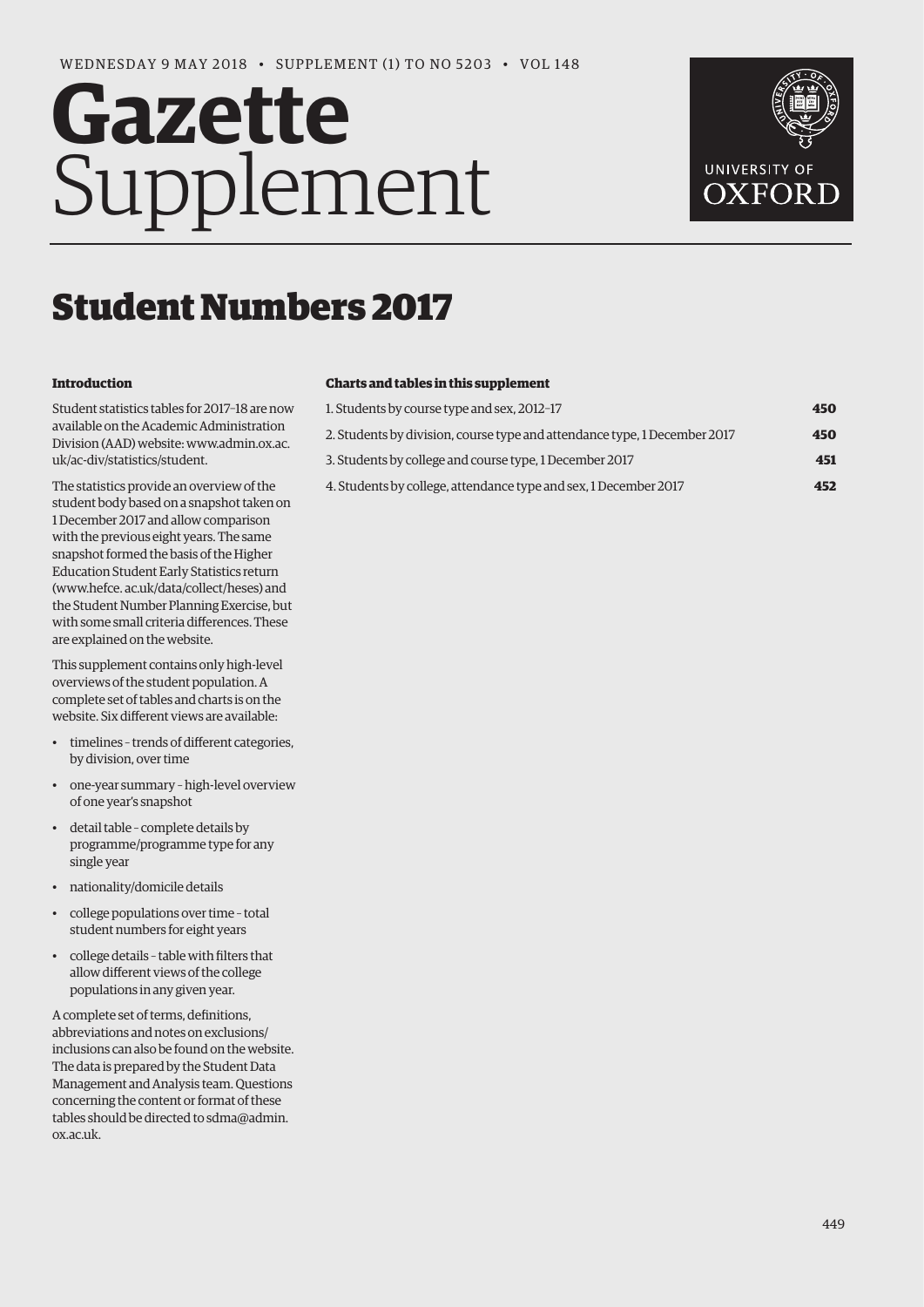

#### 2. Students by division, course type and attendance type, 1 December 2017

| <b>Division</b>             | Award Programme Type        | <b>Full time</b> | Part time | <b>Total</b> | Full time | Part time | Total |
|-----------------------------|-----------------------------|------------------|-----------|--------------|-----------|-----------|-------|
| <b>Medical Sciences</b>     | Postgraduate Research       | 1,368            | 14        | 1,382        | 99%       | 1%        | 100%  |
|                             | Postgraduate Taught         | 199              | 50        | 249          | 80%       | 20%       | 100%  |
|                             | Undergraduate               | 1,703            |           | 1,703        | 100%      |           | 100%  |
| <b>Social Sciences</b>      | Postgraduate Research       | 1,202            | 36        | 1,238        | 97%       | 3%        | 100%  |
|                             | Postgraduate Taught         | 2,097            | 926       | 3,023        | 69%       | 31%       | 100%  |
|                             | Undergraduate               | 2,045            |           | 2,045        | 100%      |           | 100%  |
| <b>MPLS</b>                 | Postgraduate Research       | 2,406            | 6         | 2,412        | 100%      | 0%        | 100%  |
|                             | Postgraduate Taught         | 213              | 392       | 605          | 35%       | 65%       | 100%  |
|                             | Undergraduate               | 3,615            |           | 3,615        | 100%      |           | 100%  |
| <b>Humanities</b>           | Postgraduate Research       | 953              | 69        | 1,022        | 93%       | 7%        | 100%  |
|                             | Postgraduate Taught         | 843              | 30        | 873          | 97%       | 3%        | 100%  |
|                             | Undergraduate               | 3,922            | 2         | 3,924        | 100%      | $0\%$     | 100%  |
| <b>Continuing Education</b> | Postgraduate Research       |                  | 89        | 89           |           | 100%      | 100%  |
|                             | Postgraduate Taught         | 19               | 775       | 794          | 2%        | 98%       | 100%  |
|                             | Undergraduate               | 64               | 396       | 460          | 14%       | 86%       | 100%  |
| University of Oxford        | Visiting, Recognised, Other | 541              |           | 541          | 100%      |           | 100%  |
| <b>Grand Total</b>          |                             | 21,190           | 2,785     | 23,975       | 88%       | 12%       | 100%  |

Table shows number of students by division, course type and attendance type on 1 December 2017.

Reports prepared by: sdma@admin.ox.ac.uk, February 2017.<br>More reports prepared by: sdma@admin.ox.ac.uk, February 2017.<br>More reports and notes on data sources, inclusions and exclusions can be found at: www.admin.ox.ac.uk/a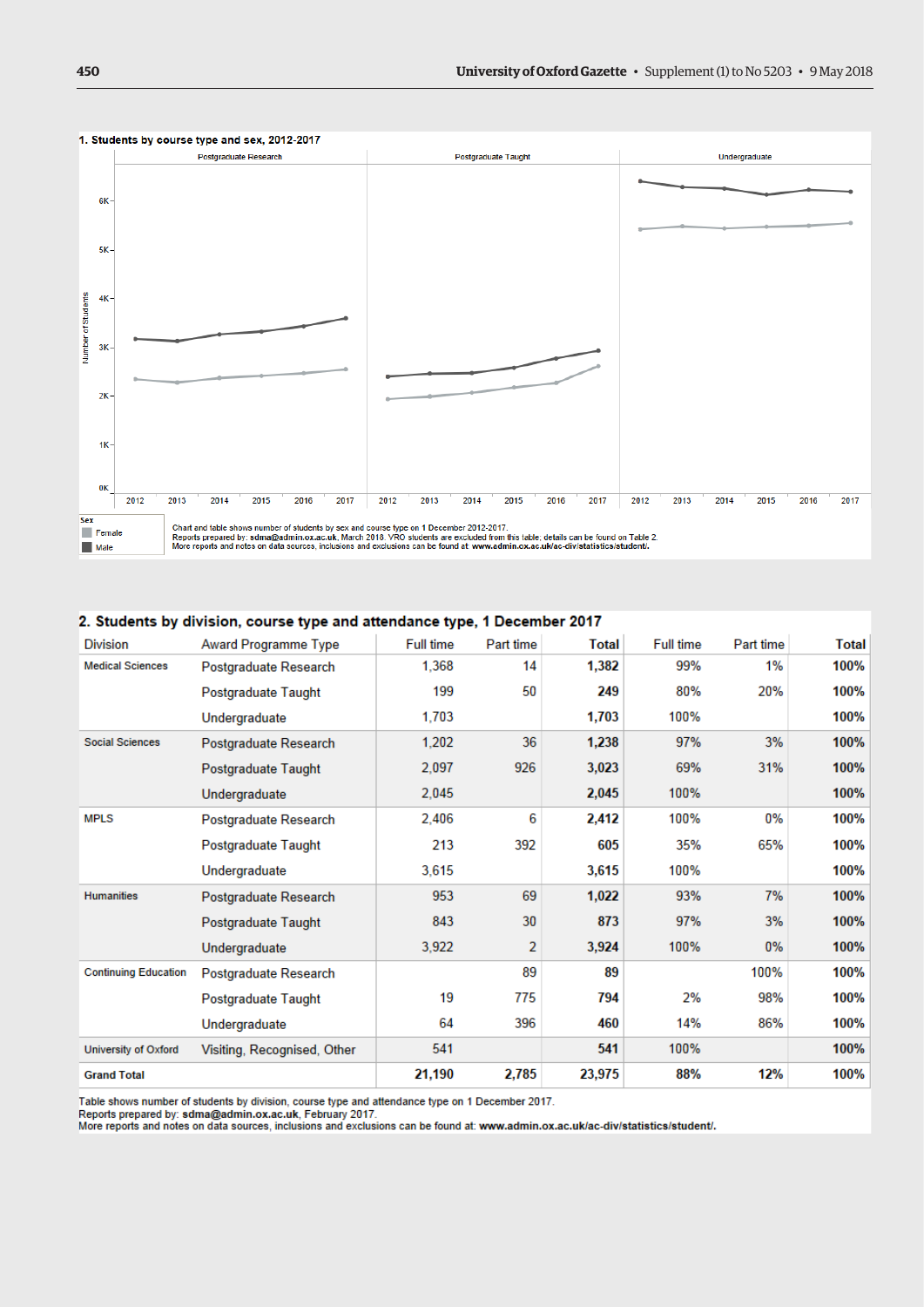#### 3. Students by college and course type, 1 December 2017

|                                  |       | Postgraduate<br>Research                 |       | Postgraduate                             | Undergraduate |                                          | Visiting,<br>Recognised, Oth |                                          |          | <b>Grand Total</b>              |
|----------------------------------|-------|------------------------------------------|-------|------------------------------------------|---------------|------------------------------------------|------------------------------|------------------------------------------|----------|---------------------------------|
|                                  |       |                                          |       | Taught                                   |               |                                          |                              |                                          |          |                                 |
| <b>College Name</b>              |       | % of colle<br>Students ge popula<br>tion |       | % of colle<br>Students ge popula<br>tion |               | % of colle<br>Students ge popula<br>tion |                              | % of colle<br>Students ge popula<br>tion | Students | % of colle<br>ge popula<br>tion |
| All Souls College                | 8     | 100.0%                                   |       |                                          |               |                                          |                              |                                          | 8        | 100.0%                          |
| <b>Balliol College</b>           | 224   | 30.8%                                    | 135   | 18.5%                                    | 366           | 50.3%                                    | 3                            | 0.4%                                     | 728      | 100.0%                          |
| <b>Blackfriars</b>               | 13    | 31.0%                                    | 24    | 57.1%                                    | 2             | 4.8%                                     | 3                            | 7.1%                                     | 42       | 100.0%                          |
| <b>Brasenose College</b>         | 140   | 23.0%                                    | 102   | 16.7%                                    | 365           | 59.8%                                    | 3                            | 0.5%                                     | 610      | 100.0%                          |
| <b>Campion Hall</b>              | 7     | 77.8%                                    | 2     | 22.2%                                    |               |                                          |                              |                                          | 9        | 100.0%                          |
| <b>Christ Church</b>             | 120   | 19.1%                                    | 76    | 12.1%                                    | 432           | 68.7%                                    | 1                            | 0.2%                                     | 629      | 100.0%                          |
| <b>Corpus Christi College</b>    | 69    | 20.0%                                    | 24    | 7.0%                                     | 252           | 73.0%                                    |                              |                                          | 345      | 100.0%                          |
| <b>Exeter College</b>            | 130   | 22.7%                                    | 82    | 14.3%                                    | 334           | 58.3%                                    | 27                           | 4.7%                                     | 573      | 100.0%                          |
| <b>Green Templeton College</b>   | 206   | 38.1%                                    | 241   | 44.5%                                    | 94            | 17.4%                                    |                              |                                          | 541      | 100.0%                          |
| <b>Harris Manchester College</b> | 28    | 11.0%                                    | 117   | 46.1%                                    | 108           | 42.5%                                    | 1                            | 0.4%                                     | 254      | 100.0%                          |
| <b>Hertford College</b>          | 137   | 21.1%                                    | 85    | 13.1%                                    | 403           | 62.0%                                    | 25                           | 3.8%                                     | 650      | 100.0%                          |
| <b>Jesus College</b>             | 131   | 24.0%                                    | 67    | 12.3%                                    | 346           | 63.5%                                    | 1                            | 0.2%                                     | 545      | 100.0%                          |
| <b>Keble College</b>             | 138   | 20.0%                                    | 119   | 17.2%                                    | 427           | 61.9%                                    | 6                            | 0.9%                                     | 690      | 100.0%                          |
| <b>Kellogg College</b>           | 212   | 18.6%                                    | 926   | 81.3%                                    |               |                                          | 1                            | 0.1%                                     | 1,139    | 100.0%                          |
| <b>Lady Margaret Hall</b>        | 115   | 18.0%                                    | 95    | 14.9%                                    | 401           | 62.9%                                    | 27                           | 4.2%                                     | 638      | 100.0%                          |
| <b>Linacre College</b>           | 351   | 71.2%                                    | 142   | 28.8%                                    |               |                                          |                              |                                          | 493      | 100.0%                          |
| <b>Lincoln College</b>           | 209   | 34.5%                                    | 91    | 15.0%                                    | 304           | 50.2%                                    | 2                            | 0.3%                                     | 606      | 100.0%                          |
| <b>Magdalen College</b>          | 138   | 23.1%                                    | 52    | 8.7%                                     | 400           | 67.0%                                    | 7                            | 1.2%                                     | 597      | 100.0%                          |
| <b>Mansfield College</b>         | 97    | 21.9%                                    | 71    | 16.1%                                    | 235           | 53.2%                                    | 39                           | 8.8%                                     | 442      | 100.0%                          |
| <b>Merton College</b>            | 192   | 35.5%                                    | 49    | 9.1%                                     | 297           | 54.9%                                    | 3                            | 0.6%                                     | 541      | 100.0%                          |
| <b>New College</b>               | 158   | 21.4%                                    | 139   | 18.8%                                    | 424           | 57.5%                                    | 17                           | 2.3%                                     | 738      | 100.0%                          |
| <b>Nuffield College</b>          | 78    | 78.0%                                    | 21    | 21.0%                                    |               |                                          | 1                            | 1.0%                                     | 100      | 100.0%                          |
| <b>Oriel College</b>             | 128   | 24.5%                                    | 74    | 14.2%                                    | 316           | 60.5%                                    | 4                            | 0.8%                                     | 522      | 100.0%                          |
| Pembroke College                 | 140   | 21.7%                                    | 98    | 15.2%                                    | 366           | 56.7%                                    | 41                           | 6.4%                                     | 645      | 100.0%                          |
| The Queen's College              | 131   | 25.3%                                    | 50    | 9.7%                                     | 333           | 64.4%                                    | 3                            | 0.6%                                     | 517      | 100.0%                          |
| <b>Regent's Park College</b>     | 11    | 5.5%                                     | 50    | 25.1%                                    | 124           | 62.3%                                    | 14                           | 7.0%                                     | 199      | 100.0%                          |
| <b>St Anne's College</b>         | 185   | 23.2%                                    | 142   | 17.8%                                    | 440           | 55.2%                                    | 30                           | 3.8%                                     | 797      | 100.0%                          |
| <b>St Antony's College</b>       | 192   | 42.1%                                    | 263   | 57.7%                                    |               |                                          | 1                            | 0.2%                                     | 456      | 100.0%                          |
| <b>St Benet's Hall</b>           | 4     | 4.9%                                     | 19    | 23.2%                                    | 59            | 72.0%                                    |                              |                                          | 82       | 100.0%                          |
| <b>St Catherine's College</b>    | 190   | 19.2%                                    | 252   | 25.4%                                    | 502           | 50.6%                                    | 48                           | 4.8%                                     | 992      | 100.0%                          |
| <b>St Cross College</b>          | 354   | 64.6%                                    | 194   | 35.4%                                    |               |                                          |                              |                                          | 548      | 100.0%                          |
| <b>St Edmund Hall</b>            | 231   | 30.3%                                    | 84    | 11.0%                                    | 407           | 53.4%                                    | 40                           | 5.2%                                     | 762      | 100.0%                          |
| St Hilda's College               | 116   | 20.0%                                    | 65    | 11.2%                                    | 398           | 68.6%                                    | 1                            | 0.2%                                     | 580      | 100.0%                          |
| St Hugh's College                | 127   | 15.9%                                    | 250   | 31.3%                                    | 420           | 52.6%                                    | 1                            | 0.1%                                     | 798      | 100.0%                          |
| St John's College                | 194   | 30.3%                                    | 47    | 7.3%                                     | 397           | 61.9%                                    | 3                            | 0.5%                                     | 641      | 100.0%                          |
| St Peter's College               | 143   | 24.6%                                    | 65    | 11.2%                                    | 355           | 61.0%                                    | 19                           | 3.3%                                     | 582      | 100.0%                          |
| <b>St Stephen's House</b>        | 11    | 17.7%                                    | 46    | 74.2%                                    | 5             | 8.1%                                     |                              |                                          | 62       | 100.0%                          |
| Somerville College               | 115   | 18.9%                                    | 76    | 12.5%                                    | 413           | 68.0%                                    | 3                            | 0.5%                                     | 607      | 100.0%                          |
| <b>Trinity College</b>           | 104   | 24.4%                                    | 33    | 7.7%                                     | 289           | 67.8%                                    |                              |                                          | 426      | 100.0%                          |
| <b>University College</b>        | 181   | 29.2%                                    | 57    | 9.2%                                     | 381           | 61.6%                                    |                              |                                          | 619      | 100.0%                          |
| <b>Wadham College</b>            | 130   | 18.8%                                    | 73    | 10.6%                                    | 459           | 66.5%                                    | 28                           | 4.1%                                     | 690      | 100.0%                          |
| <b>Wolfson College</b>           | 443   | 76.2%                                    | 138   | 23.8%                                    |               |                                          |                              |                                          | 581      | 100.0%                          |
| Worcester College                | 104   | 16.3%                                    | 81    | 12.7%                                    | 429           | 67.1%                                    | 25                           | 3.9%                                     | 639      | 100.0%                          |
| <b>Wycliffe Hall</b>             | 7     | 4.1%                                     | 31    | 18.2%                                    | 79            | 46.5%                                    | 53                           | 31.2%                                    | 170      | 100.0%                          |
| No College                       |       |                                          | 686   | 61.2%                                    | 375           | 33.5%                                    | 60                           | 5.4%                                     | 1,121    | 100.0%                          |
| <b>Ripon College Cuddesdon</b>   | 1     | 4.8%                                     | 10    | 47.6%                                    | 10            | 47.6%                                    |                              |                                          | 21       | 100.0%                          |
| <b>Grand Total</b>               | 6,143 | 25.6%                                    | 5,544 | 23.1%                                    | 11,747        | 49.0%                                    | 541                          | 2.3%                                     | 23,975   | 100.0%                          |
|                                  |       |                                          |       |                                          |               |                                          |                              |                                          |          |                                 |

Table shows number of students by college and course type on 1 December 2017.

Reports prepared by: sdma@admin.ox.ac.uk, February 2017.

More reports and notes on data sources, inclusions and exclusions can be found at: www.admin.ox.ac.uk/ac-div/statistics/student/.